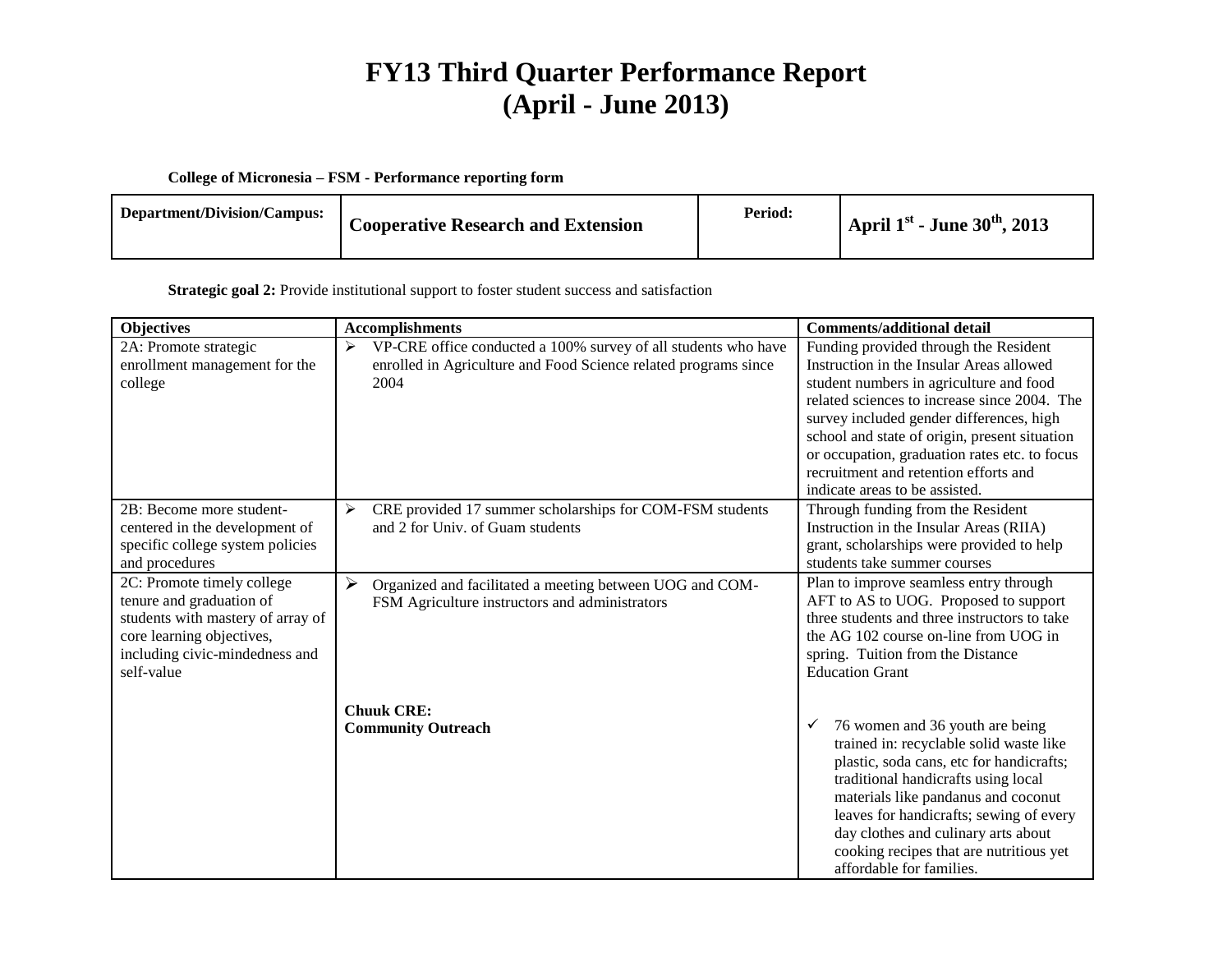|                                                           | $\checkmark$<br>Agroforestry nurseries established and<br>maintained in five regions of Chuuk are<br>providing planting materials of local<br>crops (taro, tapioca, banana, eggplant,<br>long beans, papaya) to interested<br>community residents.<br>CRE Researcher on April 16 made a<br>$\checkmark$<br>power point presentation entitled<br><b>Environmental Awareness: Pollution</b><br>for EPA workshop<br>$\checkmark$ CRE Coordinator, Researcher and staff<br>campaigned in Romanum (April 19),<br>Eot (April 24) and Udot (April 26)<br>about growing different varieties of<br>sweet potato and taro produced from<br>research<br>$\checkmark$ CRE Researcher informed college<br>students about calories, body mass<br>index, recommended daily intake of<br>food and prevention of non-<br>communicable diseases by eating of<br>fruits and vegetables<br>$\checkmark$<br>Youth Agent held refresher courses in<br>math, English and science to school<br>drop outs.<br>CRE assisted WHO evaluators for<br>monitoring and evaluation of the ongoing<br>project |
|-----------------------------------------------------------|-----------------------------------------------------------------------------------------------------------------------------------------------------------------------------------------------------------------------------------------------------------------------------------------------------------------------------------------------------------------------------------------------------------------------------------------------------------------------------------------------------------------------------------------------------------------------------------------------------------------------------------------------------------------------------------------------------------------------------------------------------------------------------------------------------------------------------------------------------------------------------------------------------------------------------------------------------------------------------------------------------------------------------------------------------------------------------|
|                                                           |                                                                                                                                                                                                                                                                                                                                                                                                                                                                                                                                                                                                                                                                                                                                                                                                                                                                                                                                                                                                                                                                             |
|                                                           |                                                                                                                                                                                                                                                                                                                                                                                                                                                                                                                                                                                                                                                                                                                                                                                                                                                                                                                                                                                                                                                                             |
|                                                           |                                                                                                                                                                                                                                                                                                                                                                                                                                                                                                                                                                                                                                                                                                                                                                                                                                                                                                                                                                                                                                                                             |
|                                                           |                                                                                                                                                                                                                                                                                                                                                                                                                                                                                                                                                                                                                                                                                                                                                                                                                                                                                                                                                                                                                                                                             |
| 2D: Develop a student-friendly                            |                                                                                                                                                                                                                                                                                                                                                                                                                                                                                                                                                                                                                                                                                                                                                                                                                                                                                                                                                                                                                                                                             |
| campus environment that                                   |                                                                                                                                                                                                                                                                                                                                                                                                                                                                                                                                                                                                                                                                                                                                                                                                                                                                                                                                                                                                                                                                             |
| encourages and enables students<br>to be health conscious |                                                                                                                                                                                                                                                                                                                                                                                                                                                                                                                                                                                                                                                                                                                                                                                                                                                                                                                                                                                                                                                                             |
|                                                           |                                                                                                                                                                                                                                                                                                                                                                                                                                                                                                                                                                                                                                                                                                                                                                                                                                                                                                                                                                                                                                                                             |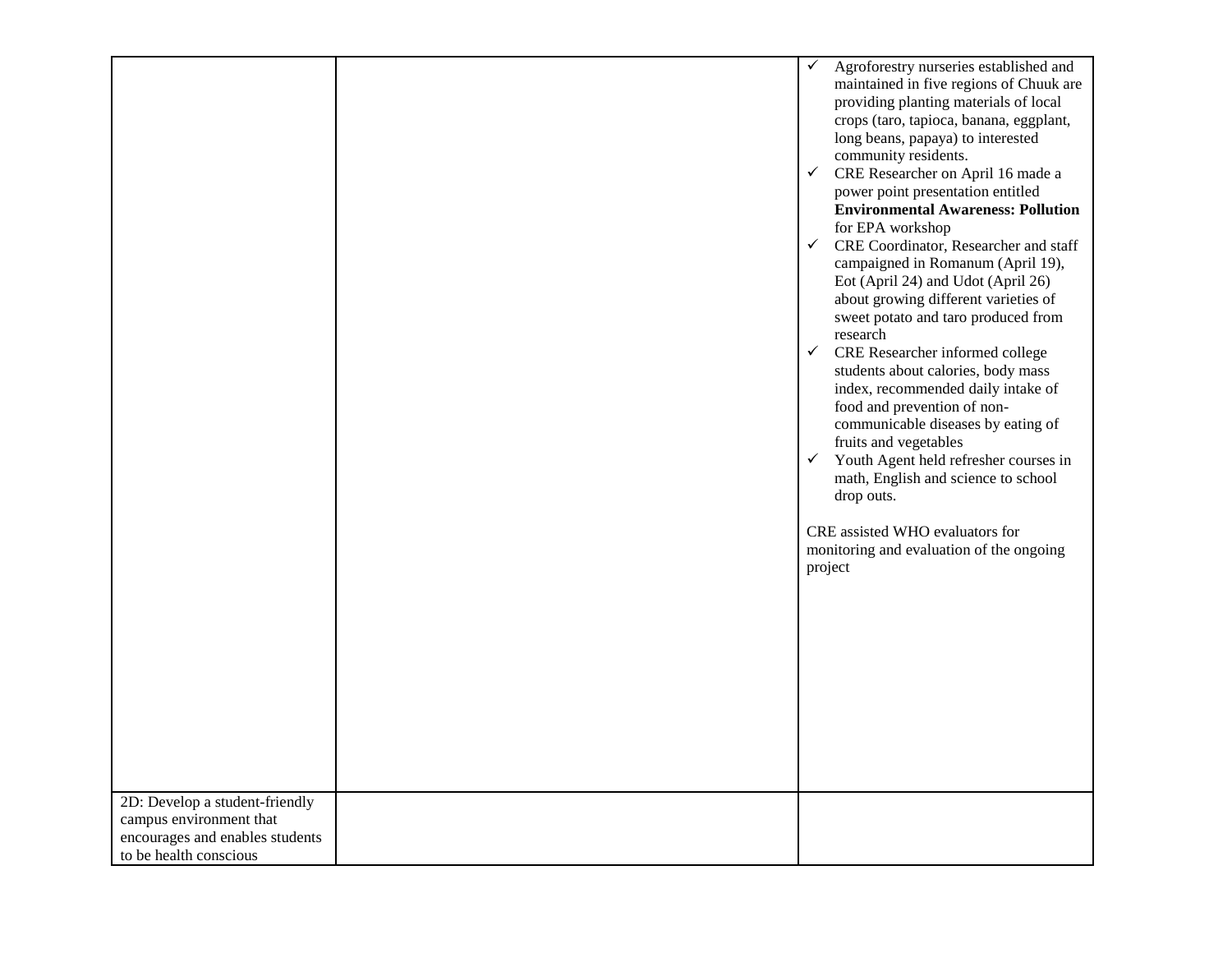## **Strategic goal 3:** Create an adequate, healthy and functional learning and working environment

| <b>Objectives</b>                                                                  | <b>Accomplishments</b>                                                                                       | <b>Comments/additional detail</b> |
|------------------------------------------------------------------------------------|--------------------------------------------------------------------------------------------------------------|-----------------------------------|
| 3A: Provide for adequate<br>facilities to support a learning<br>community          |                                                                                                              |                                   |
| 3B: Provide for maintenance and<br>upkeep of grounds, facilities,<br>and equipment | All CRE Sites conducted a 100% inventory<br>⋗<br>$\triangleright$ CRE submits vehicle use log sheets monthly |                                   |
| 3C: Provide for a safe, secure<br>and effective college<br>environment             |                                                                                                              |                                   |

## **Strategic goal 4:** Foster effective communication

| <b>Objectives</b>          | <b>Accomplishments</b>                                          | <b>Comments/additional detail</b>           |
|----------------------------|-----------------------------------------------------------------|---------------------------------------------|
| 4A: Enhance communications |                                                                 |                                             |
| pathways                   |                                                                 |                                             |
| 4B: Provide communications |                                                                 |                                             |
| infrastructure to support  |                                                                 |                                             |
| communication pathways     |                                                                 |                                             |
| 4C: Enhance the college    | Upload online reports and submitted to appropriate authorities. | All sites have increased the number of on-  |
| community's ability to     | Submitted BOR report.                                           | line activity reports up-loaded to the COM- |
| communicate effectively    |                                                                 | LGP system                                  |

**Strategic goal 5:** Invest in sufficient, qualified, and effective human resources

| <b>Objectives</b>                                   | <b>Accomplishments</b>                                                                                        | <b>Comments/additional detail</b>                                                        |
|-----------------------------------------------------|---------------------------------------------------------------------------------------------------------------|------------------------------------------------------------------------------------------|
| 5A: Provide on-going<br>professional development of | Chuuk Youth Program Agent participated in annual Pacific Youth<br>workshop held at Saipan, NMI on April 15-19 | An effort is made to continuously improve<br>staff and services of CRE to better account |
| faculty and staff                                   |                                                                                                               | for our activities and to better serve our                                               |
|                                                     | ANR Coordinator received Aqua-ponics training in Univ. of Hawaii                                              | communities.                                                                             |
|                                                     | VP-CRE attended the USDA Administrative Officer training in New<br>Orleans in May                             |                                                                                          |
| 5B: Recruit and retain qualified                    | A research candidate for the PNI Researcher position is identified with                                       |                                                                                          |
| personnel to allow delivery of<br>quality services  | plans to arrive Oct. 01                                                                                       |                                                                                          |
|                                                     | Yap identified State coordinator for CRE                                                                      |                                                                                          |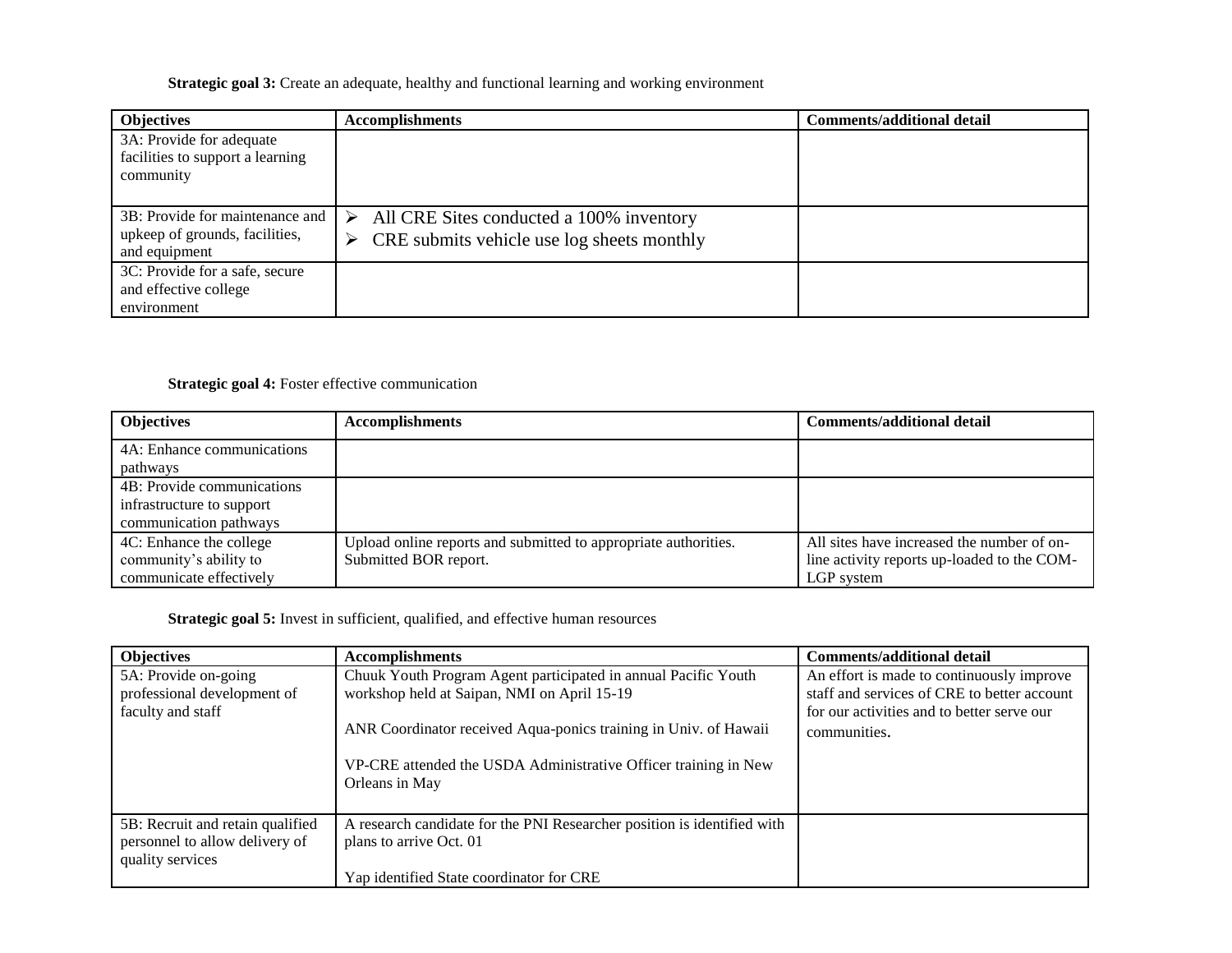| $\cdots$<br>$5C \cdot H$<br>' policies<br>personnel<br>Jpdate |  |
|---------------------------------------------------------------|--|
| to meet on-<br>and procedures                                 |  |
| e human resources needs<br>going                              |  |

Strategic goal 6: Ensure sufficient and well-managed fiscal resources that maintain financial stability

| <b>Objectives</b>                 | <b>Accomplishments</b>                                                 | <b>Comments/additional detail</b> |
|-----------------------------------|------------------------------------------------------------------------|-----------------------------------|
| 6A: Enhance new and existing      |                                                                        |                                   |
| revenue resources to promote      |                                                                        |                                   |
| growth and increase cost          |                                                                        |                                   |
| effectiveness                     |                                                                        |                                   |
| 6B: Diversify resources of the    | VP participated in Resident Instruction in the Insular Areas/ Distance |                                   |
| College                           | Ed. Grant meeting in Washington                                        |                                   |
|                                   |                                                                        |                                   |
|                                   | ANR Coordinator attended final meeting of the Region 9 Water           |                                   |
|                                   | Quality project & assisted focus of a future grant submission by the   |                                   |
|                                   | group.                                                                 |                                   |
|                                   |                                                                        |                                   |
|                                   |                                                                        |                                   |
| 6C: Budgeting and resource        | Chuuk State coordinator Proposed 2014 budget to state legislature      |                                   |
| allocation                        |                                                                        |                                   |
|                                   | Continuing Private Sector Grant from Chuuk state                       |                                   |
| 6D: Develop and implement         |                                                                        |                                   |
| college sustainability plans that |                                                                        |                                   |
| will lead to the careful          |                                                                        |                                   |
| stewardship of natural and man-   |                                                                        |                                   |
| made resources, saving of         |                                                                        |                                   |
| revenue, and enhancement of the   |                                                                        |                                   |
| college experience; serves as a   |                                                                        |                                   |
| model for the nation              |                                                                        |                                   |
|                                   |                                                                        |                                   |
| 6E: Managing and                  |                                                                        |                                   |
| administration of fiscal          |                                                                        |                                   |
| resources.                        |                                                                        |                                   |
| 6G: College meets annual          |                                                                        |                                   |
| endowment targets.                |                                                                        |                                   |
|                                   |                                                                        |                                   |

**Strategic goal 7:** Build a partnering and service network for community, workforce and economic development

| <b>Objectives</b>                                               | <b>Accomplishments</b>                                                                                      | Comments/additional detail                                                                          |
|-----------------------------------------------------------------|-------------------------------------------------------------------------------------------------------------|-----------------------------------------------------------------------------------------------------|
| 7A: Increase involvement of the<br>community in college affairs | Developed programs with Piggery Advisory Council<br>Strategic planning with Conservation Society of Pohnpei | <b>CRE National Office – ANR Coordinator</b><br>heads the PAC. PNI-CRE are involved for<br>outreach |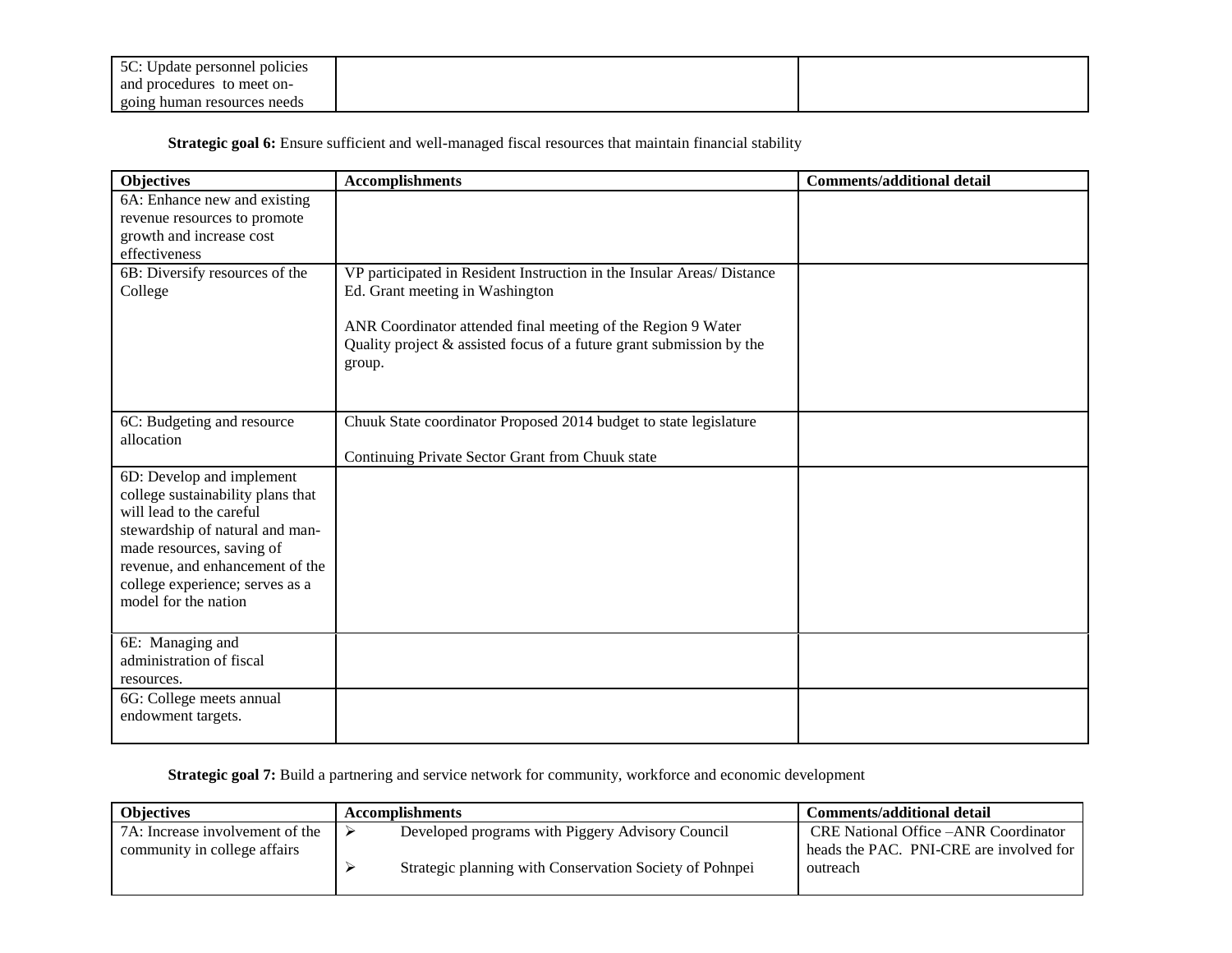|                                                                                                                                   |                                                                                                                                      | <b>VP-CRE</b>                                                                                                                                                                                                                                                                        |
|-----------------------------------------------------------------------------------------------------------------------------------|--------------------------------------------------------------------------------------------------------------------------------------|--------------------------------------------------------------------------------------------------------------------------------------------------------------------------------------------------------------------------------------------------------------------------------------|
| 7B: Enhance and promote<br>employment opportunities                                                                               | Chuuk CRE provided entrepreneurship training<br>➤                                                                                    | 16 women who had completed training in<br>sewing, culinary arts and handicrafts<br>training in small business and computer                                                                                                                                                           |
|                                                                                                                                   | $\triangleright$ VP-CRE office provided 6 internships to AS students                                                                 |                                                                                                                                                                                                                                                                                      |
| 7C: Develop new and enhance<br>existing programs to meet the<br>changing educational and<br>workforce needs of our<br>communities | EFNEP certificate of completion-Tamworohi, Madolenihmw<br>$\blacktriangleright$<br>completed the EFNEP education and cooking content | 19 Certificates were awarded                                                                                                                                                                                                                                                         |
| 7D: Provide Cooperative<br>Extension Services to the                                                                              |                                                                                                                                      | The KAES worked on three research and<br>extension projects.                                                                                                                                                                                                                         |
| community                                                                                                                         | <b>Below is VPCRE's table for Objective 7D.</b>                                                                                      |                                                                                                                                                                                                                                                                                      |
|                                                                                                                                   |                                                                                                                                      | Collected germplasm of different varieties<br>of swamp taro, soft taro and sweet potato.                                                                                                                                                                                             |
|                                                                                                                                   | <b>Kosrae AES</b>                                                                                                                    |                                                                                                                                                                                                                                                                                      |
|                                                                                                                                   |                                                                                                                                      | 2,020 cultures of sweet potato, swamp taro<br>and soft taro were sub-cultured on<br>multiplication media or transferred on<br>screening media.                                                                                                                                       |
|                                                                                                                                   |                                                                                                                                      | 2,000 seedlings of swamp taro and soft<br>taro were prepared for screening to study<br>salt tolerance level as greenhouse/nursery<br>experiments.                                                                                                                                    |
|                                                                                                                                   |                                                                                                                                      | Presented research work on salt tolerance<br>in taro and sweet potato in the 2013 In<br>Vitro Biology Meeting. The abstract of the<br>presented paper is published in In Vitro<br>Cellular & Developmental Biology, Vol<br>49, Issue Abstract, Spring 2013 published<br>by Springer. |
|                                                                                                                                   |                                                                                                                                      | Acclimatized tissue-cultured plantlets.                                                                                                                                                                                                                                              |
|                                                                                                                                   | <b>Kosrae Campus Exhibition Week</b>                                                                                                 | 1,500 taro, 400 sweet potato and 300 black<br>pepper seedlings were produced, and 686<br>taro, 100 sweet potato and 100 black<br>pepper plants were distributed.                                                                                                                     |
|                                                                                                                                   |                                                                                                                                      | 744 vegetable seedlings were produced,<br>and 488 seedlings were distributed.                                                                                                                                                                                                        |
|                                                                                                                                   |                                                                                                                                      | Sewing products (pillow cases, fitted                                                                                                                                                                                                                                                |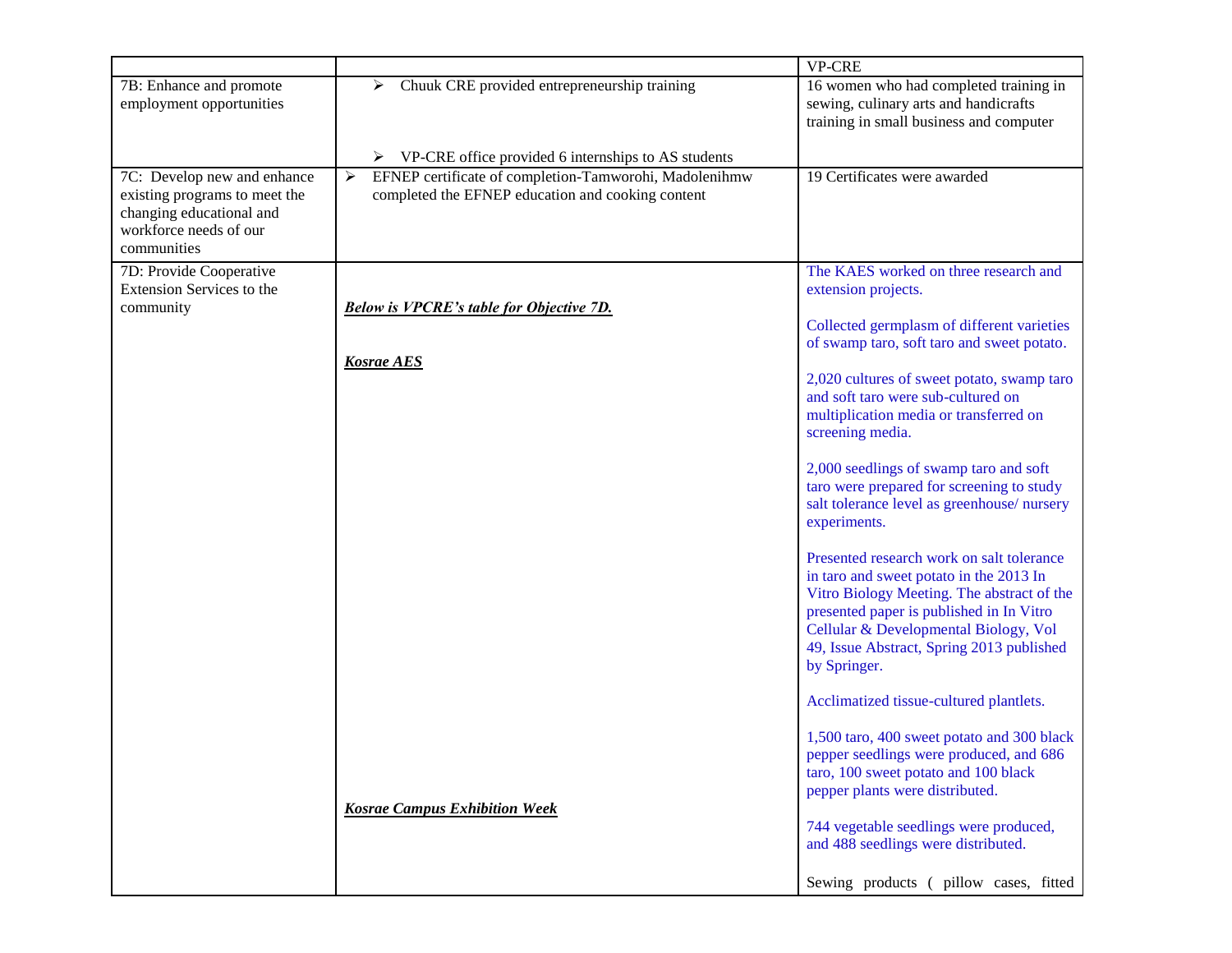| <b>Nutrition Training:</b>                                                                                                                                                                                   | sheet and skirts) were displayed and sold.                                                                                                                                                                        |
|--------------------------------------------------------------------------------------------------------------------------------------------------------------------------------------------------------------|-------------------------------------------------------------------------------------------------------------------------------------------------------------------------------------------------------------------|
| <b>Sewing Training:</b>                                                                                                                                                                                      | Taro flour pancake was demonstrated.<br>Portion of dollars earned from sold items<br>were given to Endowment fund.                                                                                                |
|                                                                                                                                                                                                              | Completed the nutrition training with 62<br>women.<br>Completed 3 groups of 31 participants<br>able to complete total of 24 skirts, 22                                                                            |
| <b>Youth Program:</b>                                                                                                                                                                                        | pillowcases and 9 fitted sheets and 2<br>balloon skirts.<br>Conducted monthly follow up with one                                                                                                                  |
| <b>Sustainable Agriculture:</b>                                                                                                                                                                              | entrepreneur client. The client has learned<br>to weave coconut leave necklace and<br>exploring on other ornamentals using<br>Ivory nuts to make turtles and other type<br>of wood to make model pounder.         |
| CRE Coordinator prepared and submitted a vocational training<br>package to Dean for further discussion with Kosrae Department of<br>Education personnel.                                                     | Five gardeners and one public school (two<br>grade levels) were recruited to Sustainable<br>Agriculture program. Sample of basket<br>container for gardening was displayed and<br>sold during KC Exhibition Week. |
| Yap CES:                                                                                                                                                                                                     |                                                                                                                                                                                                                   |
| <b>Acting CRE Coordinator:</b><br>Yap provided matching funds for USDA Smith-Lever match.<br>➤<br>Supervised two COM-FSM Work Study students                                                                 | The training package was put together by<br>all CES staff and Coordinator based on<br>their IPOWs.                                                                                                                |
| Yap farmers produce eggs with CRE help                                                                                                                                                                       | Yap CES:                                                                                                                                                                                                          |
| <b>4-H Extension Agent:</b><br>> Guest Speaker Program at St. Mary's Elementary School was<br>completed. Certificate of completion were awarded to the student<br>participants at their graduation ceremony. | Yap Campus provided \$5000 for match to<br>develop a demonstration garden site as<br>FMI campus. Proposal for the FMI<br>Demonstration Garden project was<br>submitted and approved for funding                   |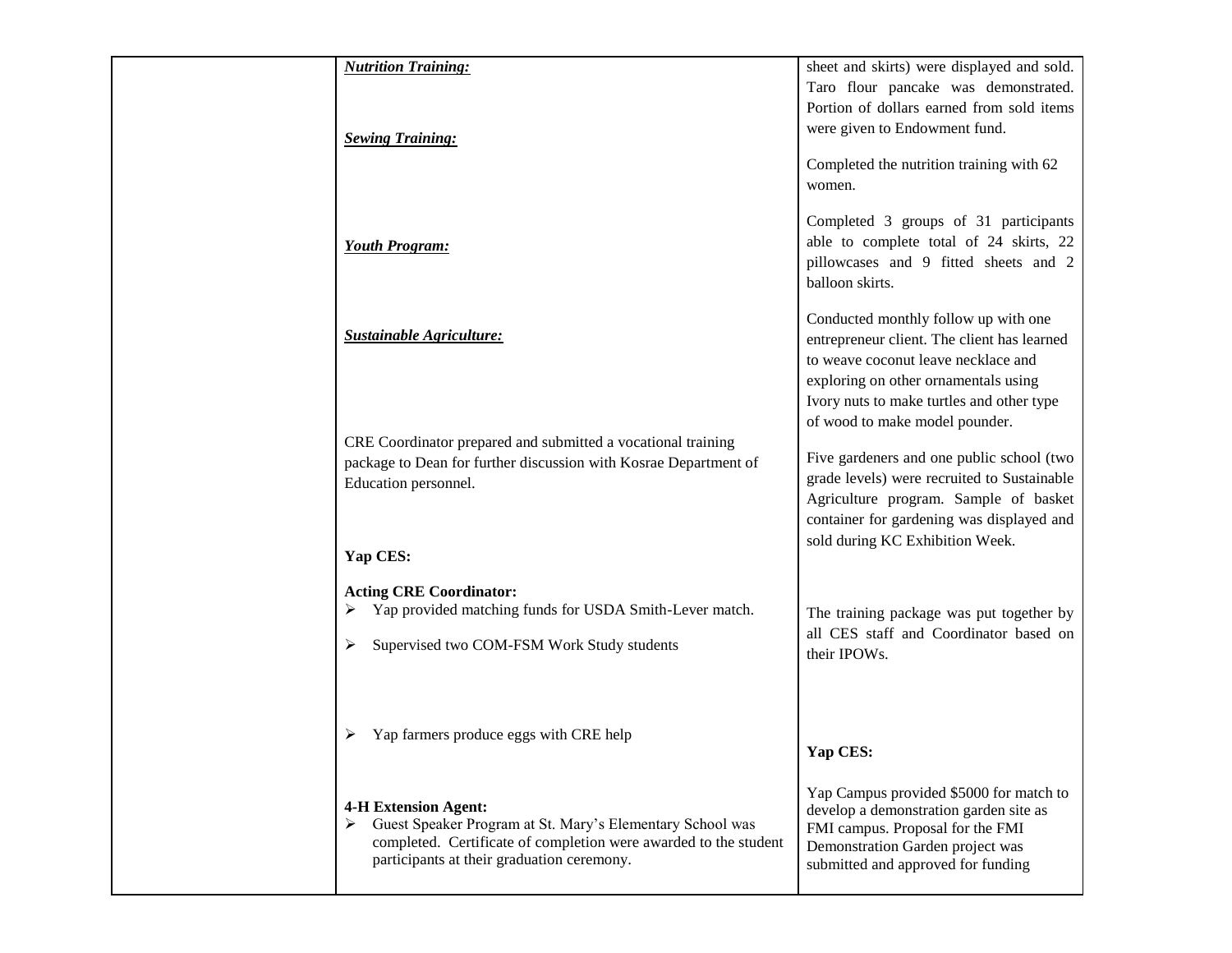| Provided collaboration and/or technical assistance<br>➤                                                                                 | Proposal for Yap Project activities were<br>submitted and approved for funding.<br>Conducted site visits to a backyard<br>chicken farm to observe and provided<br>advice on raising and caring for chickens<br>Met with a client to discuss interest in<br>raising pigs commercially                                                                                                                                                                                                                                                                                                                                                                                                                                                                                                                                                                                                                                                     |
|-----------------------------------------------------------------------------------------------------------------------------------------|------------------------------------------------------------------------------------------------------------------------------------------------------------------------------------------------------------------------------------------------------------------------------------------------------------------------------------------------------------------------------------------------------------------------------------------------------------------------------------------------------------------------------------------------------------------------------------------------------------------------------------------------------------------------------------------------------------------------------------------------------------------------------------------------------------------------------------------------------------------------------------------------------------------------------------------|
| Submitted a news article for COM-Land Grant website regarding<br>➤<br>Guest Speaker Program at St. Mary's Elementary School             | Submitted article on backyard chicken<br>farming for COM-Land Grant website<br>Advised importer on the different types of<br>commercial chicken feed<br>$378th$ grade students being taught                                                                                                                                                                                                                                                                                                                                                                                                                                                                                                                                                                                                                                                                                                                                              |
| <b>Aquaculture Extension Agent:</b> (Agent has FTE split between<br>Aquaculture and Agriculture activities at 0.7 and 0.3 respectively) | basic human nutrition.<br>Continued to collaborate and plan<br>≻<br>with Youth Services Office,<br>Women's Interest Office, Grant<br>Writer Office, and Our YAP<br>(youth organization) activities for<br>a Summer Youth Camp<br>presentation on healthy lifestyle<br>in the Gagil Community Health<br>fair<br>Provided technical assistance to<br>the Nimar and Lebinaw youth<br>groups in vegetable gardening<br>⋗<br>Provided technical assistance in<br>running a sport clinic for the<br>Gagil Youth Association (GYA)<br>to prepare for summer Yap<br>Games<br>⋗<br>Provided technical assistance to<br>the Todai Youth Club for their<br>Light House project activities<br>Provided assistance during 2013<br>Yap Games started on June 14 <sup>th</sup><br>to June $29th$ by coaching the<br>Gagil Team (men) for Beach<br>Volleyball (which got the Gold<br>Medal) and by officiating the<br>table tennis and indoor volleyball |
|                                                                                                                                         | for both male and female<br>tournaments.<br>➤<br>Provided technical assistance-                                                                                                                                                                                                                                                                                                                                                                                                                                                                                                                                                                                                                                                                                                                                                                                                                                                          |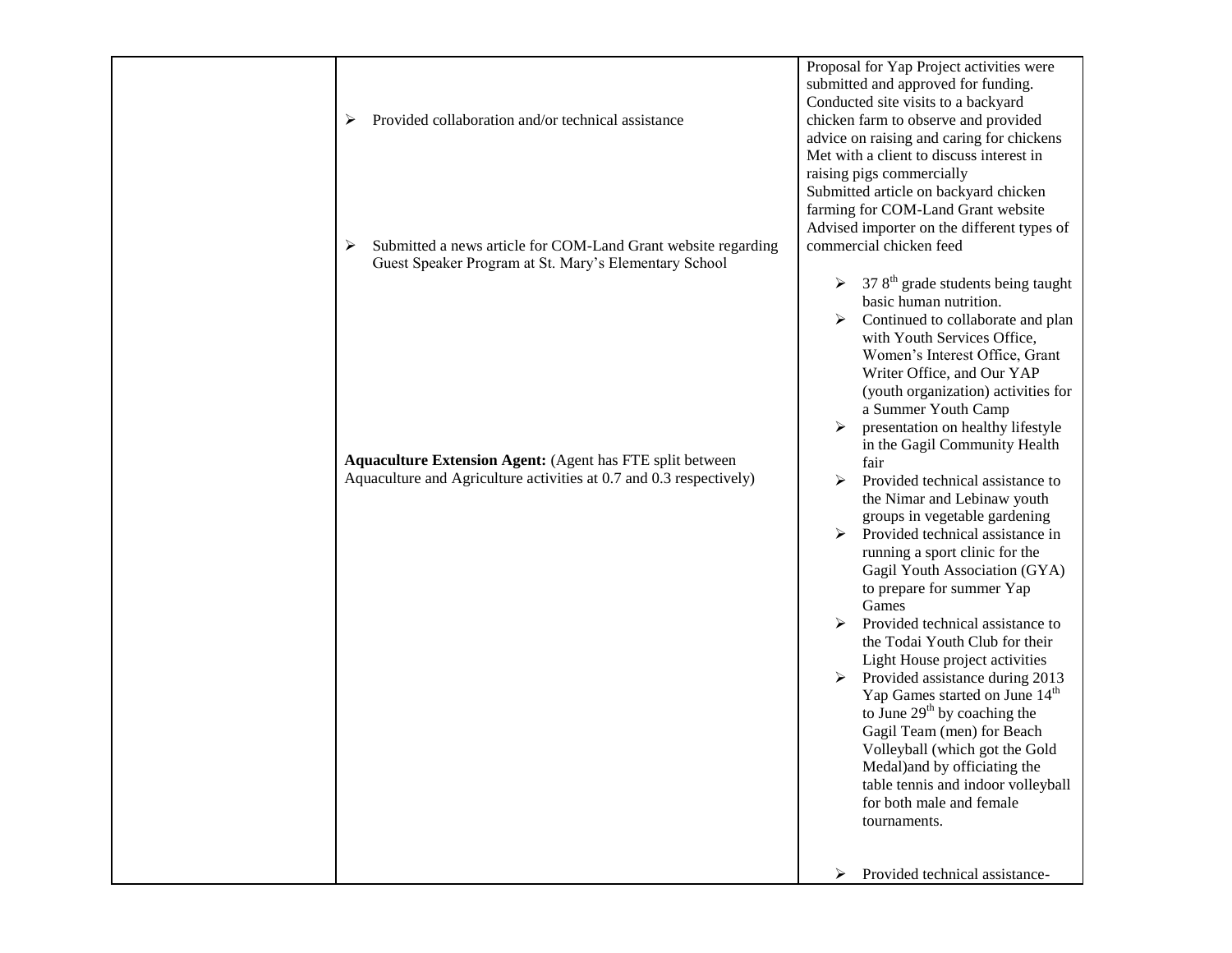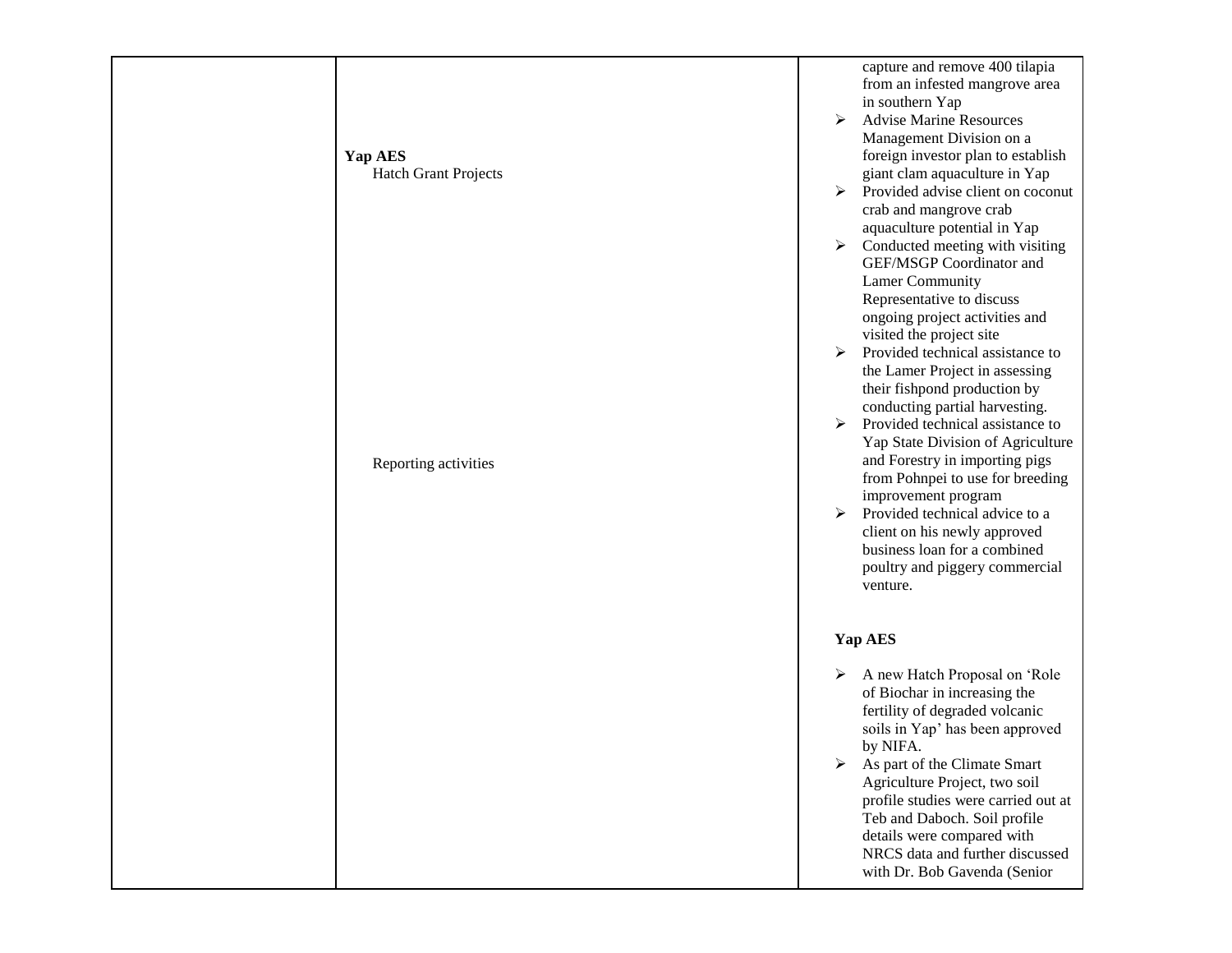| ➤<br>➤                | <b>PNI CRE:</b><br>Community/farm visits<br>Transferred 682 juveniles to sea cucumber (sand fish) to Peniou | Soil Resource Scientist) and Dr.<br>Mohammad Golabi (UOG) while<br>on Guam.<br>Six extension/research activity<br>➤<br>reports submitted online.<br>$\triangleright$ Participated in College's<br>Founding Day activities.<br>$\triangleright$ Participated in Earth Day activity<br>by planting tree saplings. |
|-----------------------|-------------------------------------------------------------------------------------------------------------|-----------------------------------------------------------------------------------------------------------------------------------------------------------------------------------------------------------------------------------------------------------------------------------------------------------------|
| ➤                     | island.<br>Conduct community meeting regarding commercialize pearl farm<br>in Pakin.                        | Supervised two students under<br>➤<br>AG096, 5 credit course on Field<br>Internship Program.<br>Currently collaborates with<br>≻                                                                                                                                                                                |
| ➤                     | Improved communities skills, knowledge and awareness through<br>crops and livestock workshops.              | PREL in their 'Water for Life,'<br>informal science education<br>project in Yap to impart water<br>literacy among youth and adults.                                                                                                                                                                             |
| ➤                     | Improving production and performance of swine breeding stock<br>amongst local farmers                       | As part of this project,<br>participated in a training<br>workshop in Chuuk.<br>Participated in 27 <sup>th</sup> Pacific<br>$\blacktriangleright$<br><b>Islands Environment Conference</b><br>in Guam.                                                                                                          |
|                       |                                                                                                             | <b>PNI CRE</b>                                                                                                                                                                                                                                                                                                  |
|                       |                                                                                                             | Swine artificial insemination<br>➤<br>project on going.                                                                                                                                                                                                                                                         |
|                       |                                                                                                             | Follow-up visits were conducted<br>➤<br>for the 62 individual farmers who<br>have established a banana farm<br>last month March                                                                                                                                                                                 |
| $\blacktriangleright$ | <b>VP-CRE Office</b><br>Completed the CARIPAC student Tracking Survey for Student                           | provide advises to farmers on<br>➤<br>planting black pepper cutting,<br>fern post spacing, and<br>intercropping system, fertilizer<br>application, compost making,<br>carbon materials collections,<br>green leaves, brown leaves, and                                                                          |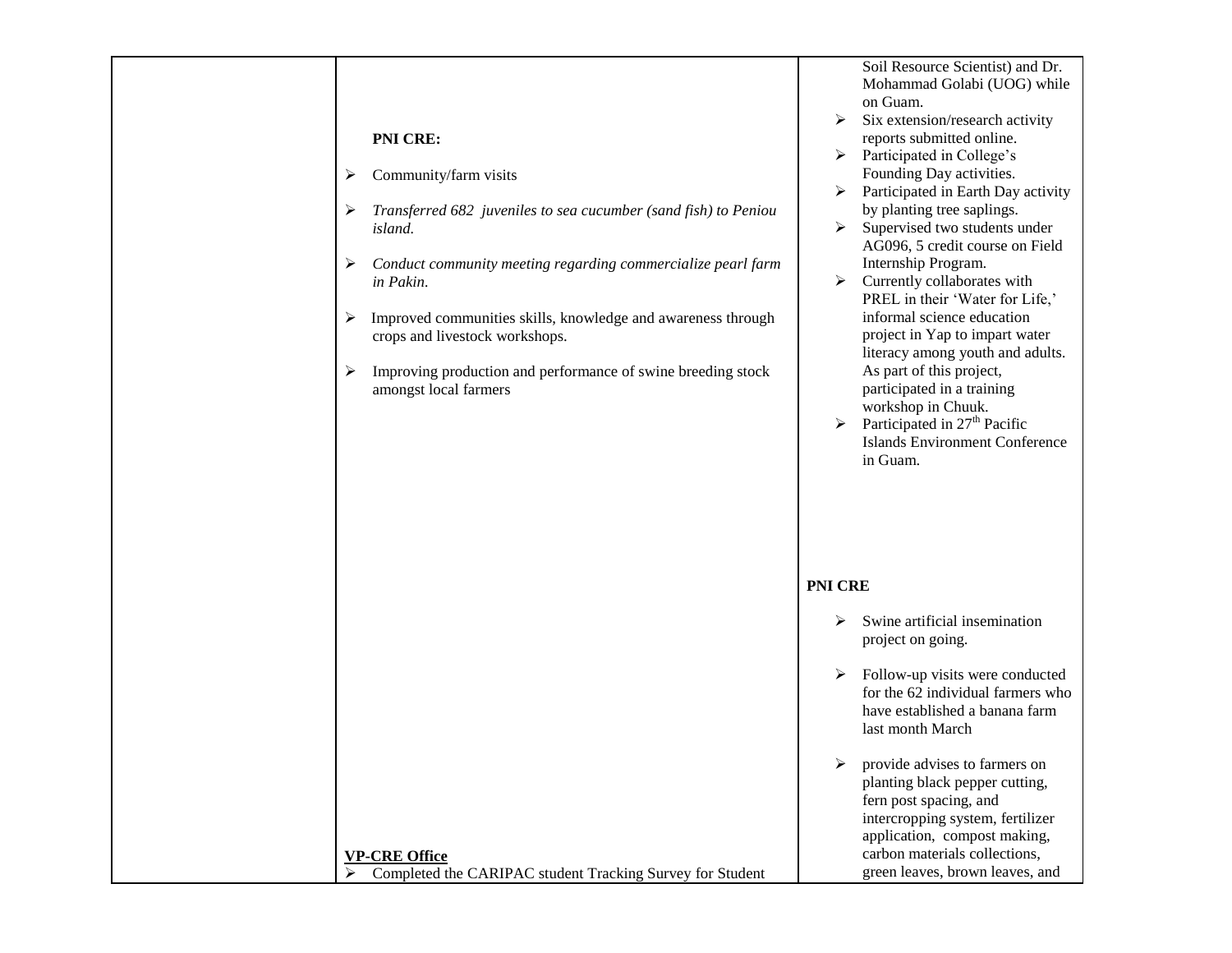| Majoring in agriculture and food sciences                           |   | manure. Conducted<br>demonstration on machinery            |
|---------------------------------------------------------------------|---|------------------------------------------------------------|
| Conducted a 100% inventory of assets at all sites                   |   |                                                            |
| ➤                                                                   |   | safety operation and<br>maintenance.                       |
| Supported two student interns to attend summer training at<br>➤     |   |                                                            |
| Northern Marianas College as part of the CariPac consortium         | ➤ | Conducted survey on whitefly                               |
| activities                                                          |   | damaging on crops in some part                             |
|                                                                     |   | of pohnpei island,                                         |
| Provided for 6 interns, 17 summer scholarships and 2 BS student     |   |                                                            |
| scholarships                                                        | ➤ | Assisted the Japanese volunteer                            |
|                                                                     |   | Dr. Kazuo Ishikawa in                                      |
| Facilitated Administrative meeting between UOG Ag. faculty and<br>➤ |   | facilitating the agriculture                               |
| COM-FSM Ag. faculty and administrators.                             |   | production workshop to 4                                   |
|                                                                     |   | farmers, whom have received the                            |
| Represented COM-FSM at COM-LGP Board of Regents meetings<br>➤       |   | green house or canopies provided                           |
| in Marshal Islands                                                  |   | by the government of China,                                |
|                                                                     |   | advise farmers mainly on number<br>of row would be able to |
| Developed client data base for all programs under CRE<br>➤          |   | cultivated under the canopy's,                             |
| Represented COM-FSM and COM-LGP at National Wild-Fire               |   | plant spacing, number of plant                             |
| Planning conference                                                 |   | per row, crops rotation, watering                          |
|                                                                     |   | system, and compost application.                           |
| Represented COM-FSM CRE at Conservation Society of Pohnpei<br>➤     |   |                                                            |
| Symposium Planning meeting                                          | ➤ | Assisted fourth farmers including                          |
|                                                                     |   | their members on agro-                                     |
| ANR Coordinator chaired one meeting of PAC<br>➤                     |   | processing of black pepper, Noni                           |
|                                                                     |   | Juice and cucumber.                                        |
|                                                                     |   |                                                            |
|                                                                     | ➤ | 632 juveniles sea cucumber were                            |
|                                                                     |   | release at Peniou for restocking                           |
|                                                                     |   | method.                                                    |
|                                                                     | ➤ | CES Staff assisted clients in                              |
|                                                                     |   | making small green houses for                              |
|                                                                     |   | growing seedlings                                          |
|                                                                     |   |                                                            |
|                                                                     | ➤ | Twenty-five students attended                              |
|                                                                     |   | and completed the EFNEP                                    |
|                                                                     |   | Program at Omine Elementary                                |
|                                                                     |   | School.                                                    |
|                                                                     |   |                                                            |
|                                                                     |   |                                                            |
|                                                                     | ➤ | Three Pohnpei climate change                               |
|                                                                     |   | outreach activities have been<br>conducted                 |
|                                                                     |   |                                                            |
|                                                                     |   |                                                            |